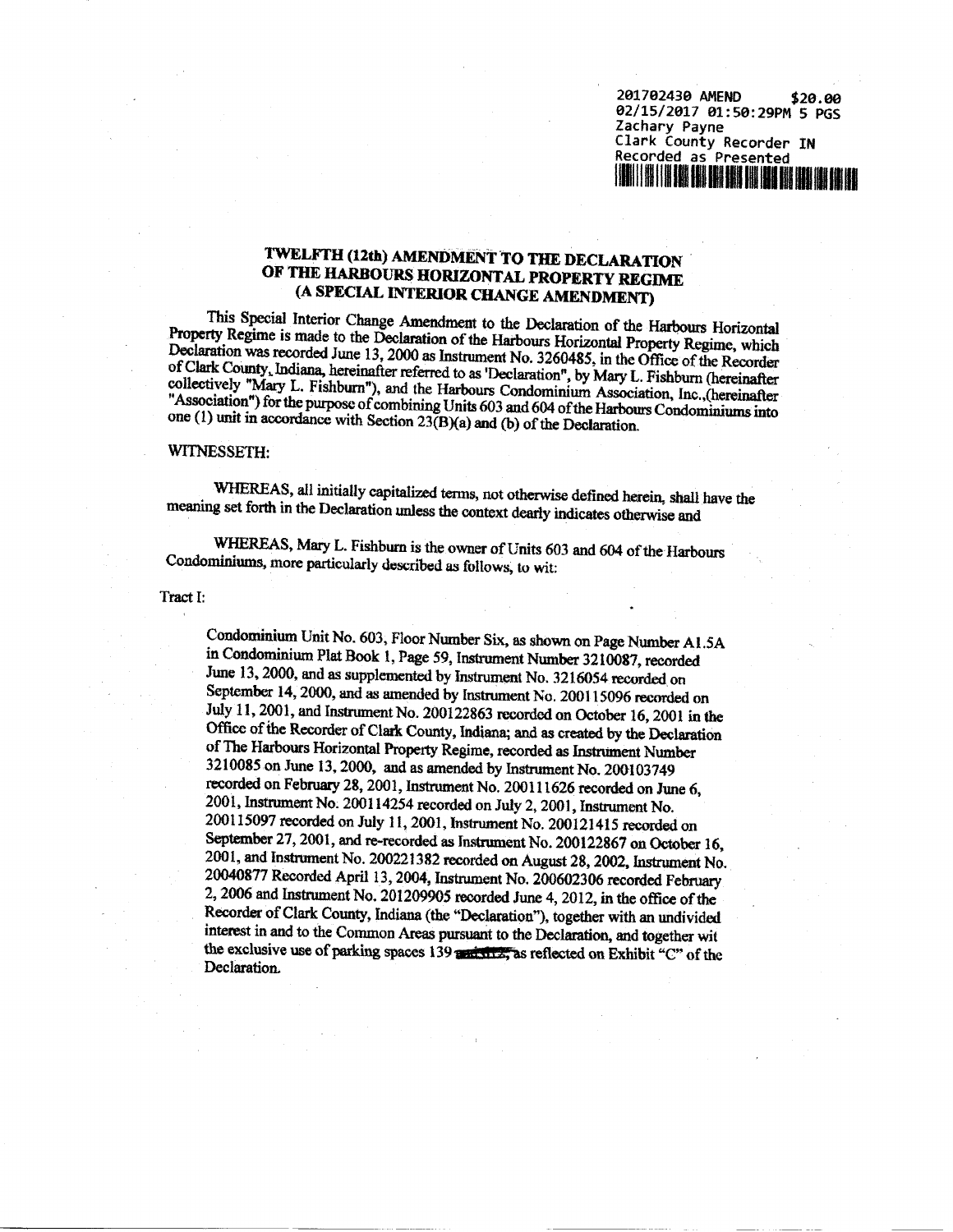## ALSO:

Tract II:

Condominium Unit No. 604, Floor Number Six, as shown on Page Number A1.5A in Condominium Plat Book 1, Page 59, Instrument Number 3210087, recorded June 13, 2000, and as supplemented by Instrument No. 3216054 recorded on September 14, 2000, and as amended by Instrument No. 200115096 recorded on July 11, 2001, and Instrument No. 200122863 recorded on October 16, 2001 in the Office of the Recorder of Clark County, Indiana; and as created by the Declaration of The Harbours Horizontal Property Regime, recorded as Instrument Number 3210085 on June 13, 2000, and as amended by Instrument No. 200103749 recorded on February 28, 2001, Instrument No. 200111626 recorded on June 6, 2001, Instrument No. 200114254 recorded on July 2, 2001, Instrument No. 200115097 recorded on July 11, 2001, Instrument No. 200121415 recorded on September 27, 2001, and re-recorded as Instrument No. 200122867 on October 16, 2001, and Instrument No. 200221382 recorded on August 28, 2002, Instrument No. 20040877 Recorded April 13, 2004, Instrument No. 200602306 recorded February 2, 2006 and Instrument No. 201209905 recorded June 4, 2012, in the office of the Recorder of Clark County, Indiana (the "Declaration"), together with an undivided interest in and to the Common Areas pursuant to the Declaration, and together wit the exclusive use of parking space 140, as reflected on Exhibit "C" of the Declaration.

WHEREAS, pursuant to the Special Amendment Procedures of the Declaration, Section 23(B), Mary L. Fishburn can prepare and execute an appropriate instrument of amendment to the Declaration in order to combine Units 603 and 604 into one (1) unit; and

WHEREAS, pursuant to the Special Amendment Procedures of the Declaration, this Instrument of Amendment shall be joined in by the President of the Association and does not need to be approved by any of the other owners of any unit in the Harbours Condominiums, Harbours Horizontal Property Regime; and

WHEREAS, Mary L. Fishburn has caused to be prepared an amended floor plan for Units 603 and 604 as they are currently configured into one (1) unit, which, in accordance with the Declaration, shall be recorded in the Condominium Records in the Office of the Recorder of Clark County, Indiana; and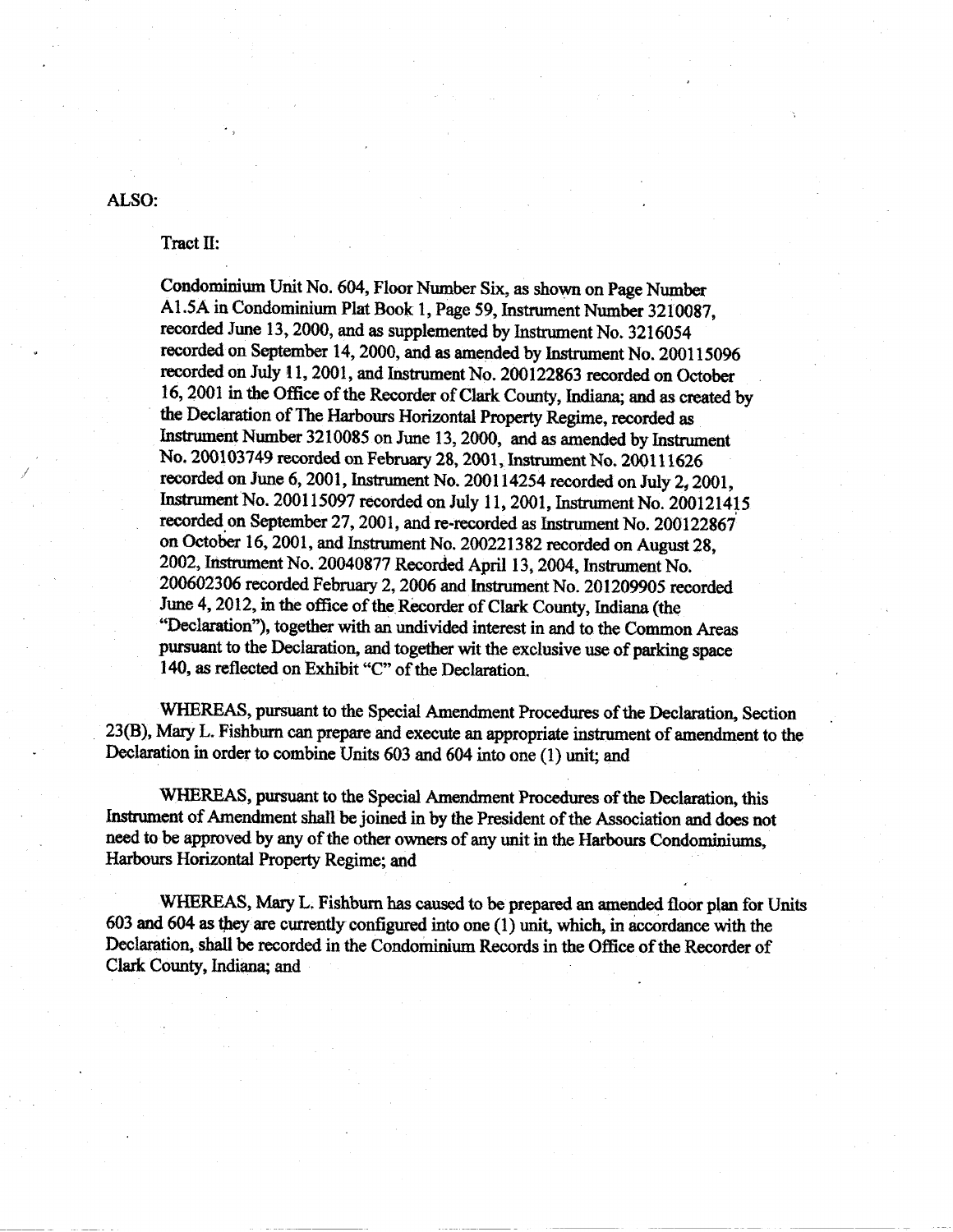WHEREAS, Mary L. Fishburn does not desire to change the Percentage Interest or the<br>share of any Common Expenses with respect to either Unit 603 or 604, as the terms Porcentage<br>Interest and Common Expenses fre doffned in th

WHEREAS, Units 603 hd 604 are not any of the units specified in Section 23(B)(b) of the Declaration and

WHEREAS, it is the desire of Mary L. Fishburn and the Association to memorialize this Agreement NOW, THEREBORE, in consideration of the foregoing premises, the Declaration is hereby amended as follows:

In accordance with Section 23(B)(a) of the Declaration, Mary L. Fishburn decime to<br>combine Units 603 and 804 integrons (1) anit, which combined unit shall be described hereinafter as Unit 603.

Because no permanent construction was performed by Mary L. Pishburn, no permits were<br>required by any muricinal or other governmental subdivision having jurisdiction over the issuance of permits.

The floor plan for the combined unit is filed in the Condominium Plat Book 1.<br>the Office of the Records of Clark County, Indiana. **Pare** 

The percentage of the combined unit 603 and 604 shall be the sum of the original 603 and<br>604 as added together as reflected on Exhibit TD\* to the original Declaration.

<sup>2</sup> Honord for the combination of Units 603 and 604 into one (1) unit, no other units are affected by this Amendment.

DI WITNESS WHERE IT's the undersigned have caused fits Amendment to be execute<br>on the date set forth buside their signatures.

ASSOCIATION®

Dated: 2/ 14

Charles A. Fugate, It. Presid

**Kithburn**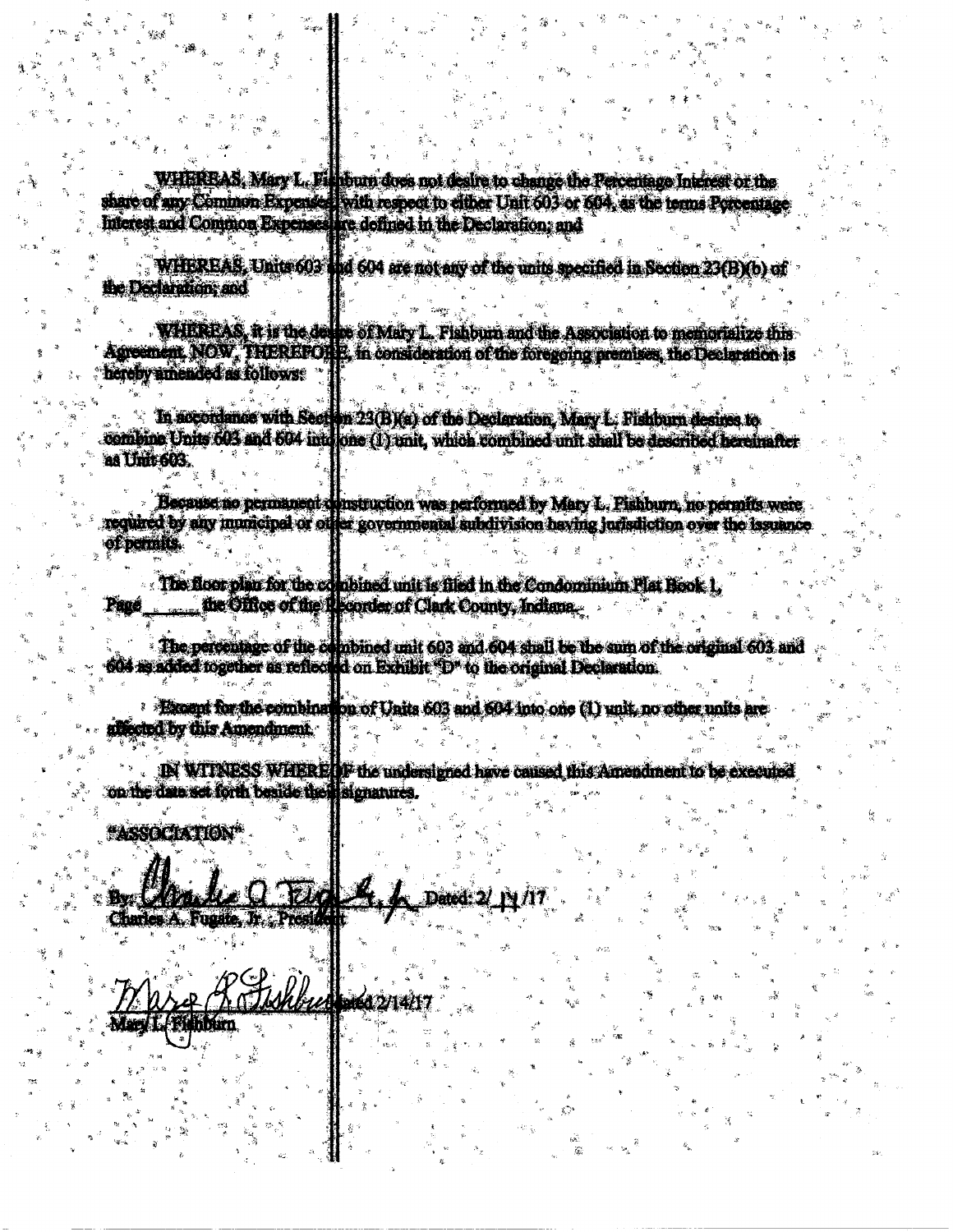## STATE OF INDIANA )

### COUNTY OF CLARK )

Before me, the undersigned, a Notary Public, in and for said County and State, this 14 day of February, 2017, personally appeared THE HARBOURS CONDOMINIUM ASSOCIATION, INC. by Charles A. Fugate, Jr., its authorized representative, and acknowledges the execution of the foregoing as its free and voluntary act and for the use and purposes mentioned herein.

Witness my hand and notarial Seal.

:SS

:SS

**Printed Name:** My Commission Expires:

cover in the **Notary Public** 

**County of Residence:** 

THERESA M FACH

Notary Public, State of Indiana **Clark County** 

Commission # 659661<br>My Commission Expires<br>October 23, 2022

STATE OF INDIANA )

COUNTY OF CLARK )

Before me, the undersigned, a Notary Public, in and for said County and State, this /4 day of February, 2017, personally appeared Mary L. Fishburn, and acknowledges the execution of the foregoing as its free and voluntary act and for the use and purposes mentioned herein.

SMOS.  $15.$ 

 $S_{\text{FAL}}$ 

**Beaching** 

Witness my hand and notarial Seal.

THERESA M FACH Notary Public, State of Indiana got sav **Clark County** SEAL Commission # 659661 My Commission Expires<br>Catober 23, 2022 **MOIANT.** 

Track on **Notary Public** 

THIS INSTRUMENT WAS PREPARED BY: James F. Guilfoyle, Attorney at Law, 431 E. Court Avenue, Jeffersonville, IN 4130 Phone: 812-246-9383

I affirm under the penalties for perjury, that I have taken reasonable care to redact each Social Security Number in this document, unless required by Law. Theresa M. Fach